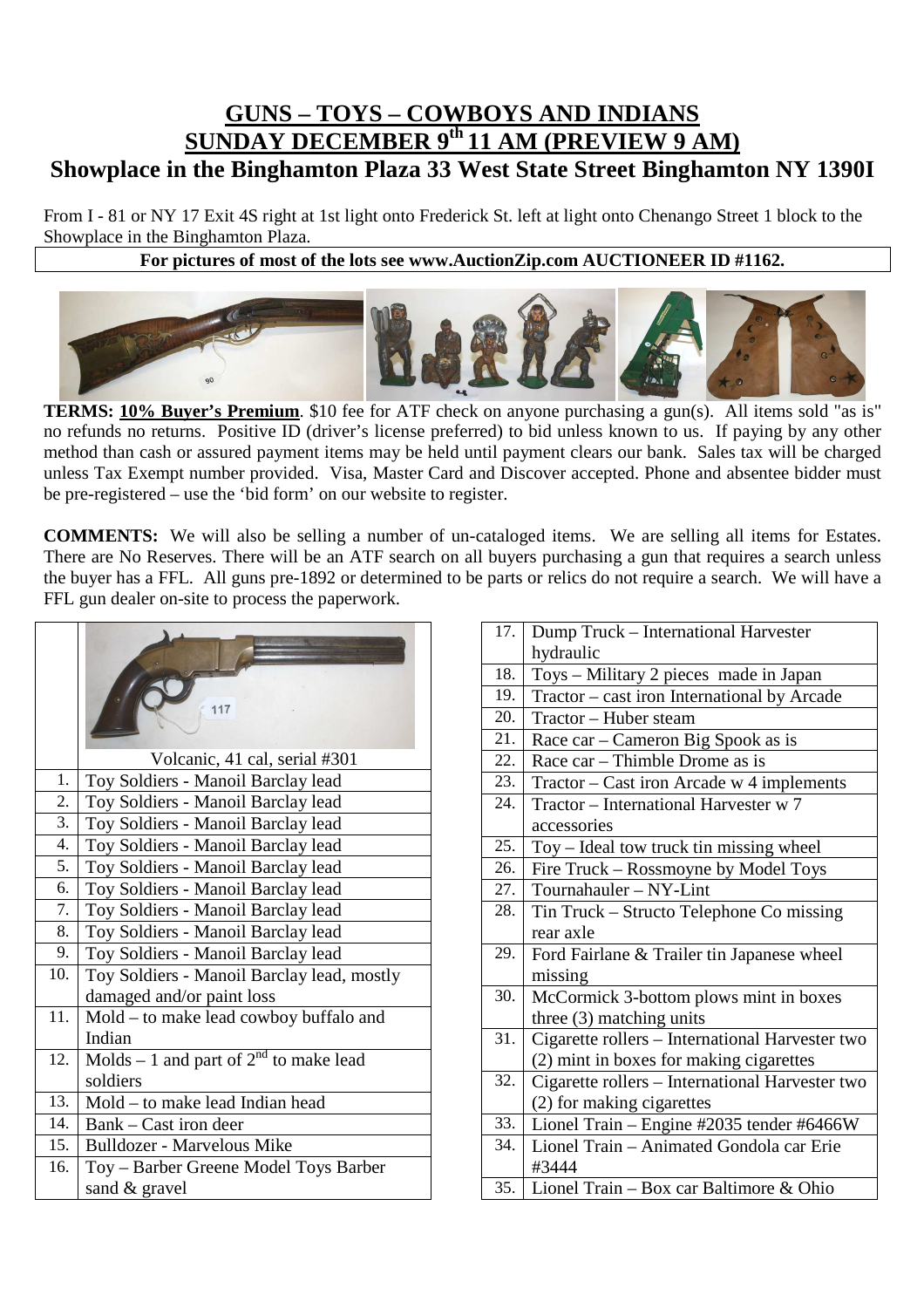|     | #6464400                                       |
|-----|------------------------------------------------|
| 36. | Lionel Trains $-$ Six (6) rolling stock        |
| 37. | Lionel Trains - Standard gauge $\#35 \& #36$   |
|     | Pullman & Observation                          |
| 38. | Lionel Train – Engine #637 and tender          |
| 39. | Lionel Train - Engine #204                     |
| 40. | Lionel Trains - Nine (9)cars                   |
| 41. | American Flyer - Engine #401 & 3 cars          |
| 42. | Trains - 3 Passenger NY Central Observation,   |
|     | Pullman. Diner cars                            |
| 43. | Trains - Union Pacific windup no trucks        |
| 44. | Trains - Miscellaneous                         |
| 45. | HO Trains - Mallet 2-8-8-2 mint in box         |
| 46. | Train Station - Girard by Marx                 |
| 47. | Train Accessories - 5 Miscellaneous            |
| 48. | Toy steam engine                               |
| 49. | Toys – two $(2)$ cast iron cap guns            |
| 50. | Car - Toy tin made in Japan                    |
| 51. | Snappy tin windup Japan MIB                    |
| 52. | Romping puppy windup Japan MIB                 |
| 53. | Tin Toy – Chein clown broken spring            |
| 54. | Tin Toys - Five (5) miscellaneous              |
| 55. | Twistum Circus Cat - Wampas Cat ca 1922        |
|     | good box                                       |
| 56. | 375 Paper Transfers - Black memorabilia        |
|     | based upon Check and Double Check a 1930       |
|     | comedy film made and released by RKO           |
|     | Pictures based on the then-popular Amos 'n'    |
|     | Andy radio show.                               |
| 57. | Model Cars - Six (6) boxes plastic             |
| 58. | Hot Wheels $-$ Sixty (60) Red Line             |
| 59. | Banner - China-Burma Victory Flag              |
| 60. | Banner - Liberty loan award flag               |
| 61. | Knife – hunting $w$ sheath                     |
| 62. | Knife – hunting $w$ sheath                     |
| 63. | Pocket Knives - Six (6) older                  |
| 64. | Bullet Casings - Ten (10) 50 caliber           |
| 65. | Bullets – Thirty (30) vintage including 38-44, |
|     | 455 Bolts revolver                             |
| 66. | Navy Helmet - W liner USS Essex                |
| 67. | Air Force – foot locker                        |
| 68. | <b>WW II Uniforms</b>                          |
| 69. | <b>WW II Uniforms</b>                          |
| 70. | Cartridge boxes WW I and WW II                 |
| 71. | Fishing reels $-$ Three (3)                    |
| 72. | Fishing reels $-$ Four (4)                     |
| 73. | Fishing poles                                  |
| 74. | Fishing poles                                  |
| 74A | Fishing Lures – Seven $(7)$ wooden             |
| 75. | $Trap - Bear 30"$                              |
| 76. | Trap - Wolf 23"                                |

| 77. | $Trap-Coyote 11"$                               |
|-----|-------------------------------------------------|
| 78. | Bayonet – One (1) French & (1) Civil War        |
| 78  | Sword - stamped CS 1862 ?? SHIVILLE             |
| A.  | PLO? WORKS                                      |
| 79. | Pistol – Boot sold as is                        |
| 80. | Rifle - Remington Model 581 w Tasco scope       |
|     | .22 cal, serial #1016892                        |
| 81. | Rifle - Contemporary flint lock, octagon        |
|     | barrel                                          |
| 82. | Rifle - Percussion, octagon barrel, set trigger |
| 83. | Rifle – Contemporary, flint lock brass patch    |
|     | box, set trigger                                |
| 84. | Rifle - Contemporary percussion octagon         |
|     | barrel elaborate brass patch box set trigger    |
| 85. | Rifle - Contemporary flint lock octagon barrel  |
|     | brass patch box set trigger                     |
| 86. | Rifle - Contemporary percussion octagon         |
|     | barrel set trigger                              |
| 87. | Shotgun - Percussion double barrel 12 ga        |
|     | double trigger Damascus barrels                 |
| 88. | Rifle - Contemporary flintlock w octagon        |
|     | barrel                                          |
| 89. | Rifle - Percussion octagon to round barrel      |
|     | lock signed J. Dana                             |
| 90. | Rifle - Kentucky (Pennsylvania) mule ear        |
|     | octagon barrel elaborate brass patch box set    |
|     | trigger tiger maple brass & German silver       |
|     | furniture                                       |
| 91. | Rifle - Savage Model 19 N.R.A. match rifle      |
|     | .22 cal only 50000 made Serial #32669           |
| 92. | Rifle – Contemporary rifle octagon barrel set   |
|     | trigger brass patch box                         |
| 93. | Rifle - Contemporary flint lock octagon         |
|     | barrel brass butt plate                         |
| 94. | Rifle – Contemporary percussion octagon         |
|     | barrel elaborate brass patch box set trigger    |
| 95. | Rifle – Contemporary flint lock octagon         |
|     | barrel                                          |
| 96. | Shotgun - Iver Johnson Champion 12 ga           |
|     | single shot serial #67957XH                     |
| 97. | Rifle – Contemporary percussion octagon         |
|     | barrel brass patch box                          |
| 98. | Rifle - Contemporary flintlock octagon          |
|     | barrel set trigger                              |
| 99. | Rifle – Contemporary percussion octagon         |
|     | barrel set trigger brass patch box              |
| 100 | Rifle - Contemporary percussion octagon         |
|     | barrel                                          |
| 101 | Rifle - Contemporary percussion octagon         |
|     | barrel                                          |
| 102 | Rifle - Ithaca Model 49 Saddle gun 22 cal       |
|     | serial #128000                                  |
|     |                                                 |